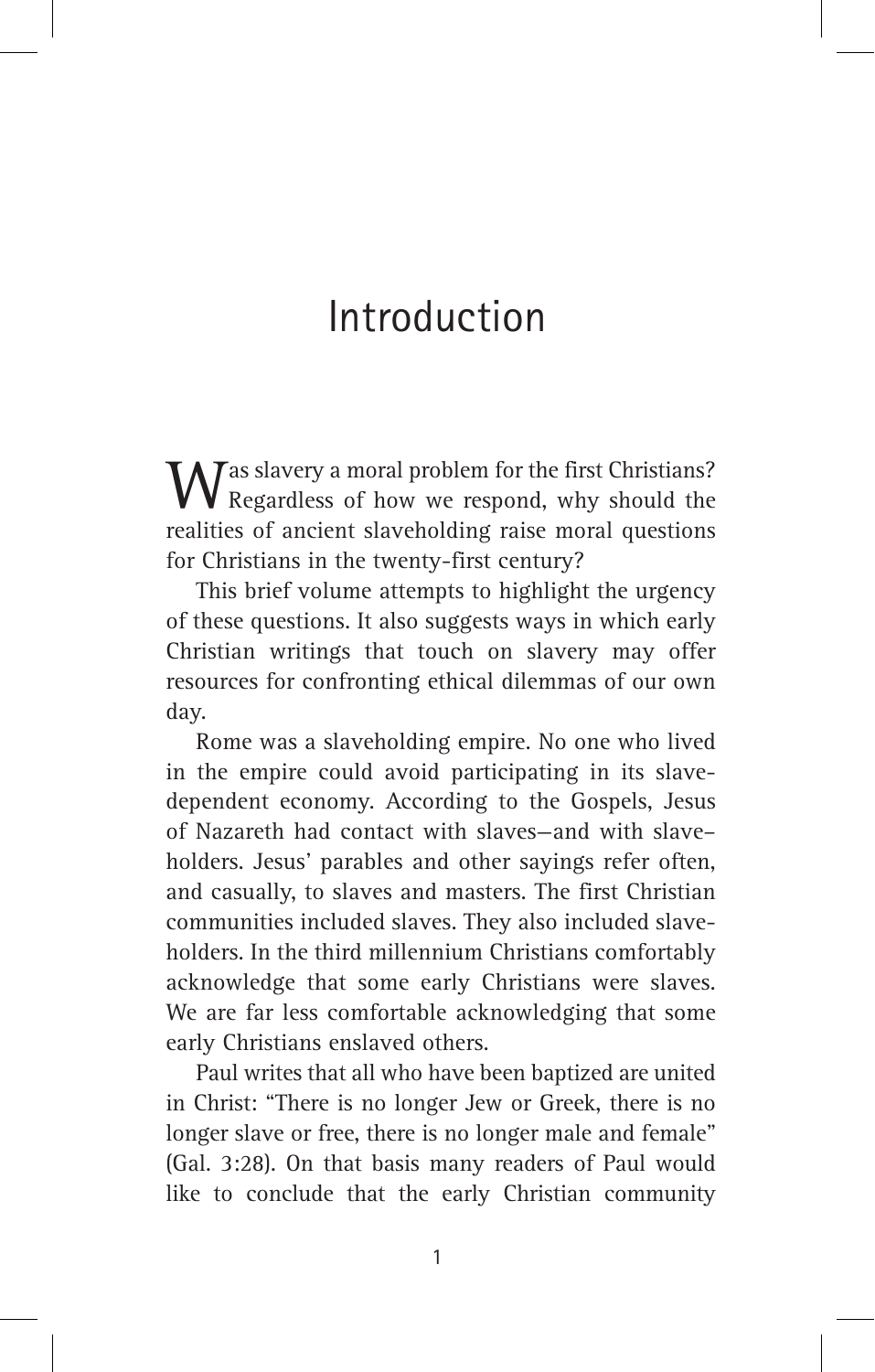effectively transcended differences between slaves and slaveholders. Not so.

Baptism did not transform everyday relations of slavery, even when both slave and master worshipped in the same congregation. This was true in the first century, when the gospel first began to be preached around the Mediterranean. It continued to be true throughout the fourth century, when Christianity was established as the official religion of the empire.

Perhaps it seems incongruous that the early Christian movement sanctioned slaveholding. After all, ancient Christian communities remembered that Jesus taught his followers they should be slaves to one another (Mark 10:43-44; Matt. 20:26-27). This teaching could even be said to be at the heart of the gospel message.

Early Christian perpetuation of slaveholding values may also seem incongruous because we know how important nineteenth-century Christians were in pushing for the abolition of slavery in the North Atlantic. The teachings of Jesus and of the early church figured importantly in the articulation of a coherent antislavery stance.

A focus on Christian resistance to slavery and the incompatibility of slavery with Christian values may seem more hopeful than acknowledgment of the pervasive and insidious impact of slavery on the church. Is it contradictory to refer to Christian slavery? Today, many would say yes. However, in antiquity, many church leaders were slaveholders. Church policy supported the rights of slaveholders. To correct the distorting traces of slaveholding values that linger in Christian thought and practice, it is first necessary to acknowledge how thoroughly early Christians internalized the values of the wider society.